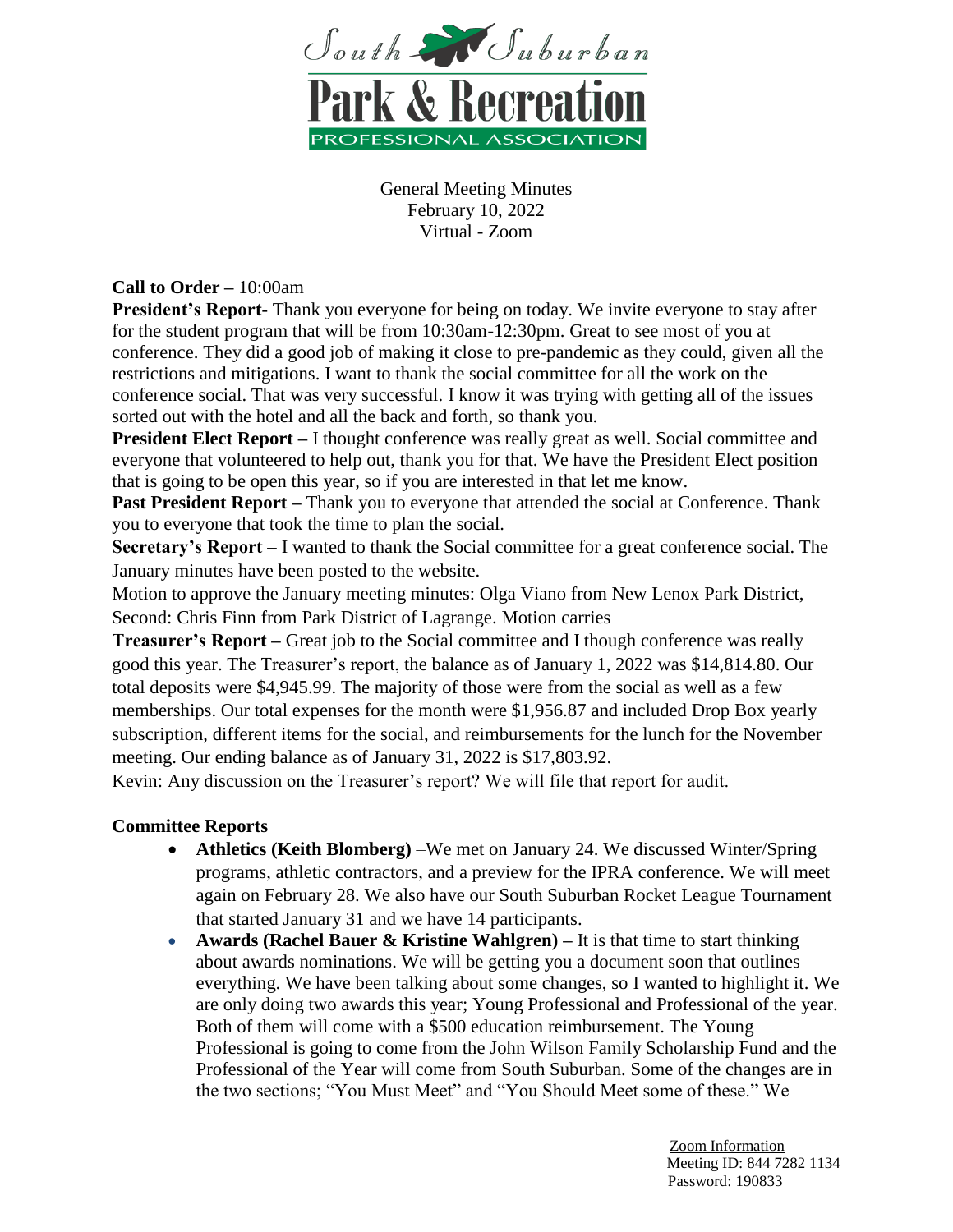

changed that the Young Professional is now a minimum of one year, but less than eight. We also added some criteria to the second section that you have to meet a minimum of six rather than five. You will see that in writing once we get that out to the membership. This year in order to apply there are two things that we need; a narrative that explains why the candidate meets the criteria and a letter of reference. One of these has to come from the Executive Director or Direct Supervisor. You can nominate yourself. Those will be due to me by Friday, March 11. We will email it out as soon as the final copy is available.

- **Day Camp/Teens (Meghan Fenlon)** If you are interested in the Day Camp Workshop component we are scheduling our meeting soon. If you are more on the teen and camp side, we are meeting February 17 via Zoom at 10 am.
- **Diversity (Keith Wallace & Nikki Gotsch)** We have a meeting today at 2:00 pm via Zoom. We are going to go over a documentary and discuss our upcoming presentation in March.
- **Early Childhood (Karen Cooper, Scott Gray & Kelly Matson) –** Absent/no report
- **Facilities (Chris Finn & Rachel Bauer)** We will meet on February 23 at 1:30 pm via Zoom. The topics will be facilities in general, rentals, and shelters – indoor and outdoor rentals.
- **Legislative (Hollice Clark & Greg Lewis) –** We met on February 7 and covered a variety of topics, most recent the mask mandates or non-mandates. We have the Legislative Breakfast coming up which is a Zoom hosted by Tinley Park on February 28. It is virtual so there is a link out there. If you did not receive it, we will drop it in the chat box. We are gearing up to go to Springfield for the Legislative Conference on March 8 and 9. South Suburban will be doing a social networking event at Alexandria's immediately following the Illini Club gathering on Tuesday night. Those invitations went out and we are trying to get a head count. Our next Zoom meeting will be on March 14.
- **Membership/Publicity (Jason Braglia & Beth Nagel) –** We had some new membership. We currently have 239 members, 26 more than we had last year. We have 54 full members, 174 select members, 9 businesses, 1 retired, 1 individual, and 1 University.
- **Professional Development (Olga Viano & Beth Nagel) –** In March we are set for Oak Forest Park District for the Legislative update and Diversity committee will be giving a presentation. April we are in Midlothian for the Awards and May is the social which is TBD as of now. We will get planning for next year. If anyone has ideas for speakers let me know.
- **School Age (Rebecca Perkaus)** We met on January 21 and we talked about afterschool staff pay as well as in-house instructor pay. We talked about winter break camps and school day out programming and attendance on those. We discussed new

 Zoom Information Meeting ID: 844 7282 1134 Password: 190833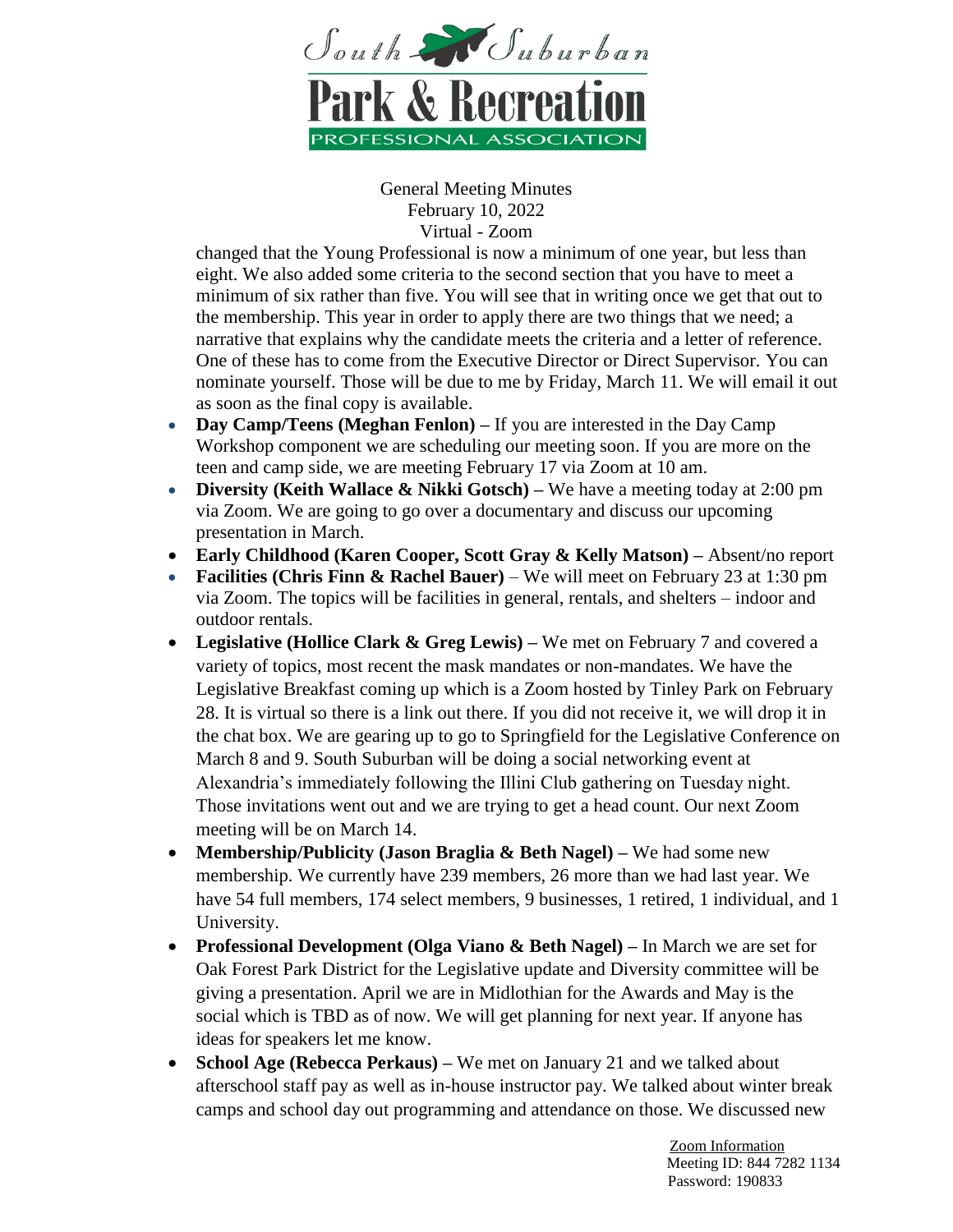

contractor programs. Our next meeting is February 25 at 1 pm via Zoom. Topics include what incentives we are doing to retain and show gratitude towards staff in a cost effective way, structure of before and after school programs, program evaluations, and staff evaluations.

- **Social (Cassie Proctor & Erin Cortilet)** Thank you to everyone that came out to the conference social. A special thank you to our sponsors Direct Fitness and Henry Bros. A special thank you to Keith Wallace our DJ. Thank you to everyone that volunteered. Our next social will be the closing social in May. We do not have a meeting confirmed at this time but anyone that is interested can contact me or Cassie for more information.
- **Special Events (Eric Sloyan & Cassie Proctor) –** We met on February 8. We discussed the conference sessions we attended and what we got out of them. We discussed our Daddy/Daughter Dances and the themes and different vendors we use. Our next meeting will be March 8 at 11 am via Zoom. We will discuss Easter egg hunts and other events coming up.
- **Sponsorship/Marketing (Amy Maher & Jason Braglia) –** We met in January and discussed getting more memberships to SSPRPA, Facebook, and how to get more sponsors to our event. Our next meeting is Tuesday at 10 am. Our topics are apps and using those to market our programs and Facebook ads.
- **Student (Delaney Harty) –** We will be having the student meeting following the General meeting. We will have six professionals speaking with a variety of experience from newly in the field full time to up to 20 years or so fulltime in the field. We will be meeting February 15 at 3 pm via Zoom to do an evaluation of the meeting and come up with a plan for the Student Committee and things we can do differently moving forward.

## **Old Business**

- Strategic Plan Update Tom has compiled all the information from the groups that we met with in October. I am getting a survey together. He has sent a poll out. I will work on scheduling a meeting for the end of this month to get the group together to gather all the information, get a survey together to get out to the members and get the Strategic Plan rolling. If you did not receive the poll, please let Tom or myself know.
- March 3 Leadership Workshop: The Big Picture Behind Solving Big Problems as being presented by Bobbi Nance of Recreation Results. It is scheduled from 11 am- 2 pm at the Palos Heights Parks & Rec facility. We have been granted the IPRF Sponsorship for Education Programming in the amount of \$750, so we would like to thank IPRF for that sponsorship. With that sponsorship, we are able to drop the price of the workshop to \$15 for members and \$25 for non-members. 0.2 CEU's will be awarded for attending the

 Zoom Information Meeting ID: 844 7282 1134 Password: 190833